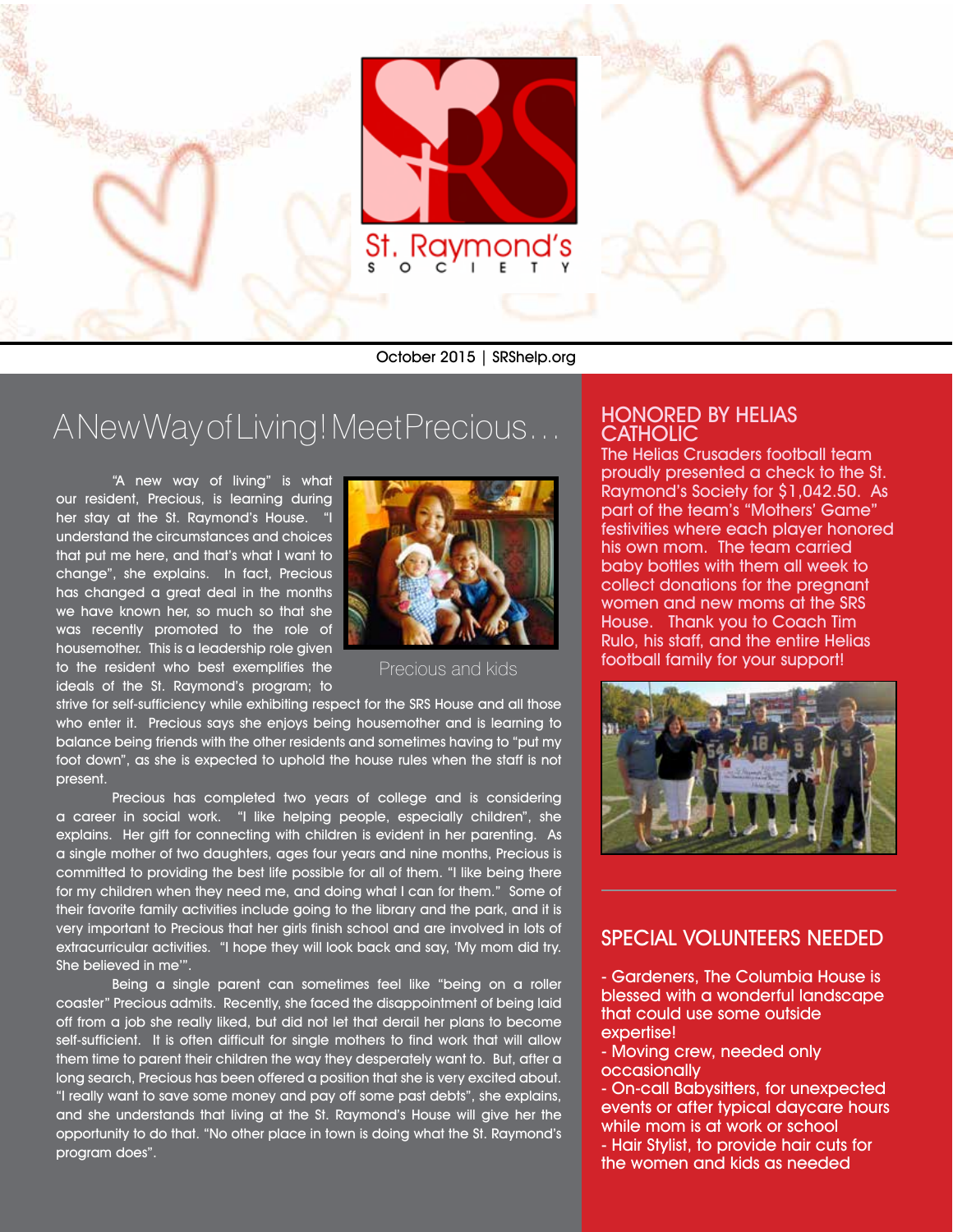# **PARTNERING W** PROVIDING RESOURCES, PRO

## ST. RAYMOND'S IN YOUR COMMUNITY

Celebrating the Grand Opening of the New Location of the Columbia St. Raymond's House!

SRS welcomed local volunteers, clergy and agency partners recently with a grand opening of their new location in Columbia. The new location provides easy access to the city bus line and numerous employment opportunities, while keeping our families in a safe neighborhood. SRS could not be more excited for the opportunities that this home provides, including additional play areas for the kids, a community dining room and office space for our Client Services Coordinator. If you would like a tour of the House, please contact Mary Chen at 573-893-2067.



TUCKED AWAY FROM A BUSY STREET BUT PERFECT FOR OUR FAMILIES



EVERYONE HAS THEIR OWN BEDROOM



WELCOMING OUR FIRST VISITORS



A HOME CENTERED ON CHRIST!



CO-FOUNDER, MIKE HENTGES GREETS **SUPPORTERS** 



BEAUTIFUL KITCHEN WITH LOTS OF STORAGE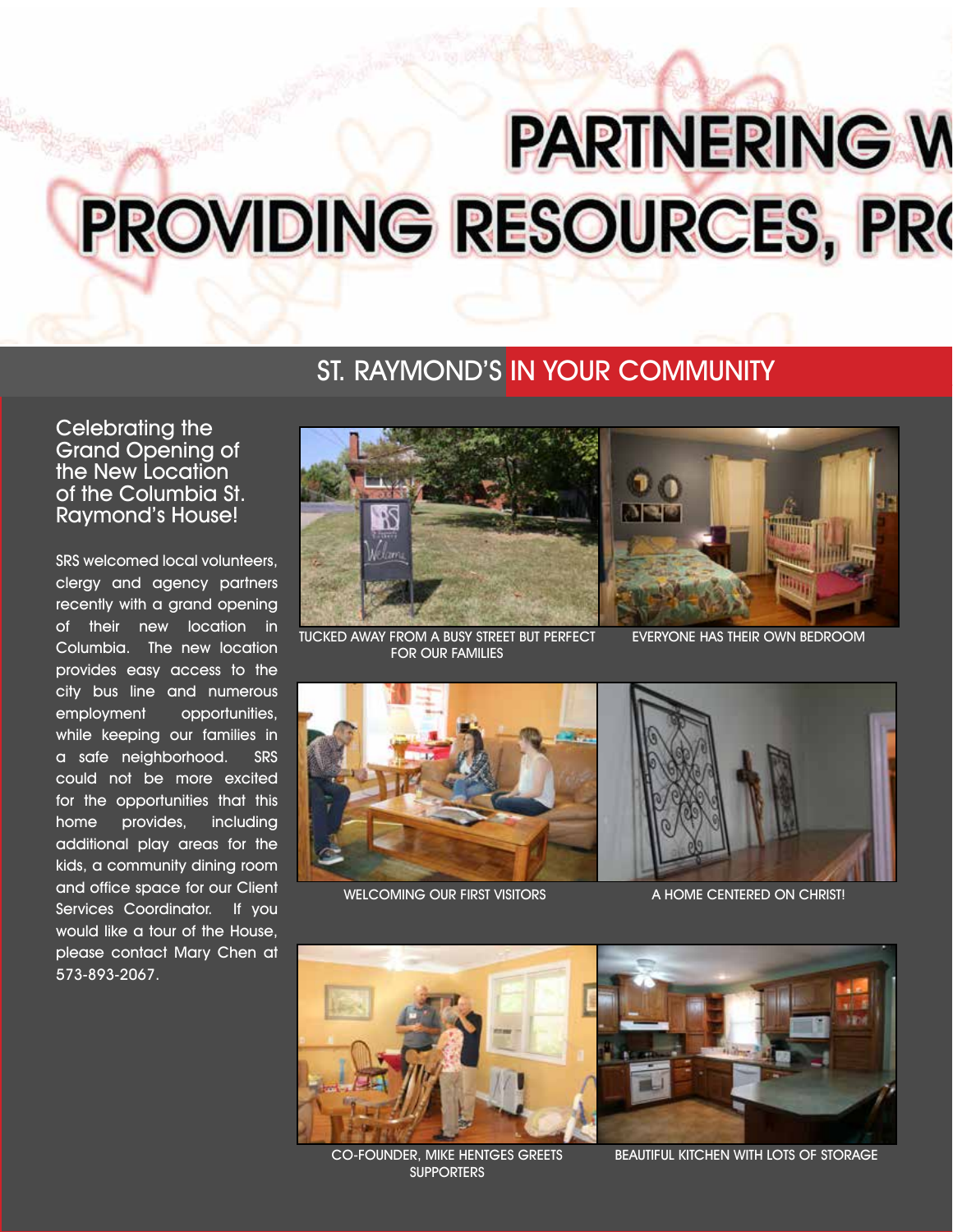## *ITH MOTHERS,* **OMOTING SELF SUFFICIENCY**

## WE'RE GROWING!



CLIENT SERVICES OFFICE



DONATED ITEMS ARE STORED HERE UNTIL THE GUESTS NEED THEM WHEN THEY MOVE



FAMILY ROOM FOR PLAY TIME



DINING ROOM THAT'S LARGE ENOUGH FOR EVERYONE!

Guy, what led you to volunteer for St. Raymond's Society?

My passions are derived from growing up in a blended family. I have always wondered and have been extremely curious as to what happened to cause my family to tear apart as it did. Second to that was my efforts in trying to change the course of events for my own family and my struggle to accomplish that. I first received my Bachelors of Arts degree in Theology hoping that would give me insight into the systemic issues that



plagued my nuclear family. After years of continued struggle I received my Masters of Science in Marriage and Family. It is through these two degrees that I have come to learn and understand how families are formed and how they sometimes fall apart. I know the struggle and I know the One who can transform your struggle into blessing.

I have now been married for 3 years to Christy. She too is a Christ follower and has been transformed by the power of God's grace. Total we have four kids.

My purpose in volunteering at SRS is to help people. I know where I came from and I know where I am at today. It is because of that, I wish to give into the lives of others. We all have some brokenness in our life that needs tending to. 'All have sinned and fall short of God's perfection." The brokenness we carry impacts our lens we look though and view our world and relationships.

When we find healing, we see life differently. When you find healing you don't just change your life, you change the course of generations to follow. In other words, when you find healing you impact the lives of your children for the better and thus you change the course of generations!! SRS is a great place to do just that!

#### FORMER GUEST TESTIMONY

Stephanie - Its been 2 years, 10 months since I was at SRS House. Since then, I've gotten the best job ever as a Legal Assistant, Zane has started at Montessori School and I just bought us our "forever" home and we move in Oct 1st. I've also become a mentor with the Pregnancy Help Center for young



pregnant women. My life is the best it has ever been. I could not have done all of this without the SRS and PHC